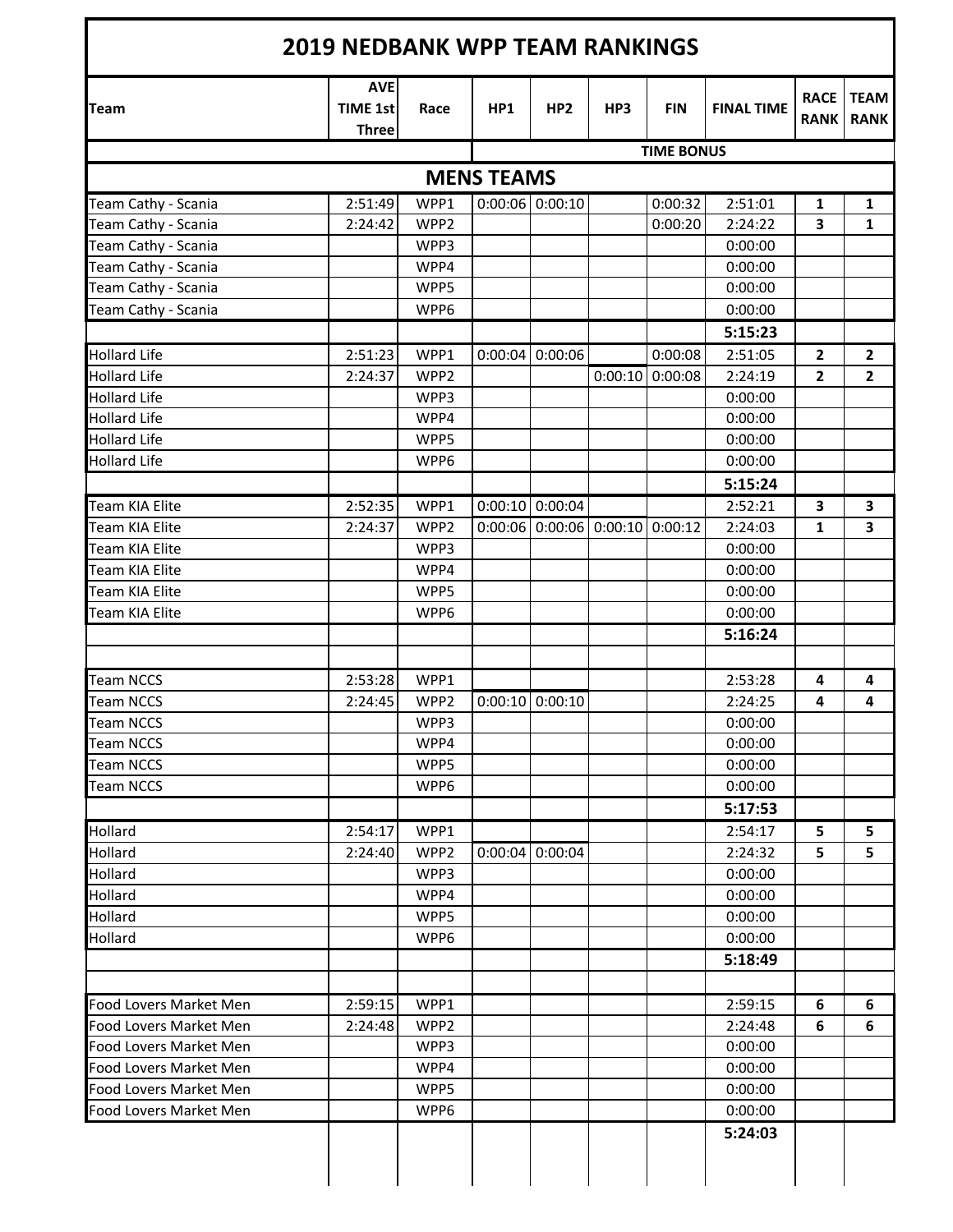| <b>Team</b>                     | <b>AVE</b><br><b>TIME 1st</b> | Race                | HP <sub>1</sub> | HP <sub>2</sub>   | HP3     | <b>FIN</b>        | <b>FINAL TIME</b> | <b>RACE</b>             | <b>TEAM</b>             |
|---------------------------------|-------------------------------|---------------------|-----------------|-------------------|---------|-------------------|-------------------|-------------------------|-------------------------|
|                                 | <b>Three</b>                  |                     |                 |                   |         |                   |                   | <b>RANK</b>             | <b>RANK</b>             |
|                                 |                               |                     |                 |                   |         |                   |                   |                         |                         |
| Lumber City Men                 | 2:59:59                       | WPP1                |                 |                   |         |                   | 2:59:59           | 7                       | 7                       |
| Lumber City Men                 | 2:26:43                       | WPP2                |                 |                   |         |                   | 2:26:43           | $\overline{\mathbf{z}}$ | $\overline{\mathbf{z}}$ |
| Lumber City Men                 |                               | WPP3                |                 |                   |         |                   | 0:00:00           |                         |                         |
| Lumber City Men                 |                               | WPP4                |                 |                   |         |                   | 0:00:00           |                         |                         |
| Lumber City Men                 |                               | WPP5                |                 |                   |         |                   | 0:00:00           |                         |                         |
| Lumber City Men                 |                               | WPP6                |                 |                   |         |                   | 0:00:00           |                         |                         |
|                                 |                               |                     |                 |                   |         |                   | 5:26:42           |                         |                         |
| Legacy of love foundation       | 3:14:31                       | WPP1                |                 |                   |         |                   | 3:14:31           | 8                       | 8                       |
| Legacy of love foundation       | 2:42:31                       | WPP2                |                 |                   |         |                   | 2:42:31           | 9                       | 8                       |
| Legacy of love foundation       |                               | WPP3                |                 |                   |         |                   | 0:00:00           |                         |                         |
| Legacy of love foundation       |                               | WPP4                |                 |                   |         |                   | 0:00:00           |                         |                         |
| Legacy of love foundation       |                               | WPP5                |                 |                   |         |                   | 0:00:00           |                         |                         |
| Legacy of love foundation       |                               | WPP6                |                 |                   |         |                   | 0:00:00           |                         |                         |
|                                 |                               |                     |                 |                   |         |                   | 5:57:02           |                         |                         |
| Pupkewits Megabuild Team        | 3:18:57                       | WPP1                |                 |                   |         |                   | 3:18:57           | 9                       | 9                       |
| Pupkewits Megabuild Team        | 2:39:30                       | WPP2                |                 |                   |         |                   | 2:39:30           | 8                       | $\mathbf{9}$            |
| Pupkewits Megabuild Team        |                               | WPP3                |                 |                   |         |                   | 0:00:00           |                         |                         |
| Pupkewits Megabuild Team        |                               | WPP4                |                 |                   |         |                   | 0:00:00           |                         |                         |
| <b>Pupkewits Megabuild Team</b> |                               | WPP5                |                 |                   |         |                   | 0:00:00           |                         |                         |
| Pupkewits Megabuild Team        |                               | WPP6                |                 |                   |         |                   | 0:00:00           |                         |                         |
|                                 |                               |                     |                 |                   |         |                   | 5:58:27           |                         |                         |
|                                 |                               | <b>WOMENS TEAMS</b> |                 |                   |         |                   |                   |                         |                         |
| Team                            | <b>AVE</b>                    | Race                | HP1             | HP <sub>2</sub>   | HP3     | <b>FIN</b>        | <b>FINAL TIME</b> | <b>RACE</b>             | <b>TEAM</b>             |
|                                 |                               |                     |                 |                   |         | <b>TIME BONUS</b> |                   |                         |                         |
| <b>Foodlovers Market</b>        | 2:28:25                       | WPP1                | 0:00:14         | 0:00:10           |         | 0:00:20           | 2:27:41           | $\mathbf{1}$            | 1                       |
| <b>Foodlovers Market</b>        | 2:04:00                       | WPP2                | 0:00:16         | 0:00:16           | 0:00:16 | 0:00:20           | 2:02:52           | $\mathbf{1}$            | $\overline{2}$          |
| <b>Foodlovers Market</b>        |                               | WPP3                |                 |                   |         |                   | 0:00:00           |                         |                         |
| <b>Foodlovers Market</b>        |                               | WPP4                |                 |                   |         |                   | 0:00:00           |                         |                         |
| Foodlovers Market               |                               | WPP5                |                 |                   |         |                   | 0:00:00           |                         |                         |
| <b>Foodlovers Market</b>        |                               | WPP6                |                 |                   |         |                   | 0:00:00           |                         |                         |
|                                 |                               |                     |                 |                   |         |                   | 4:30:33           |                         |                         |
| MyLife powered by Hollard       | 2:28:53                       | WPP1                |                 | $0:00:06$ 0:00:04 |         | 0:00:12           |                   |                         | $\overline{2}$          |
| MyLife powered by Hollard       | 2:03:54                       |                     |                 |                   |         |                   | 2:28:31           | $\mathbf{2}$            |                         |
| MyLife powered by Hollard       |                               | WPP2                | 0:00:04         | 0:00:04           |         | 0:00:20           | 2:03:26           | $\mathbf{2}$            | $\overline{2}$          |
|                                 |                               | WPP3                |                 |                   |         |                   | 0:00:00           |                         |                         |
| MyLife powered by Hollard       |                               | WPP4                |                 |                   |         |                   | 0:00:00           |                         |                         |
| MyLife powered by Hollard       |                               | WPP5                |                 |                   |         |                   | 0:00:00           |                         |                         |
| MyLife powered by Hollard       |                               | WPP6                |                 |                   |         |                   | 0:00:00           |                         |                         |
|                                 |                               |                     |                 |                   |         |                   | 4:31:57           |                         |                         |
| <b>Lumber City</b>              | 2:32:10                       | WPP1                |                 |                   |         |                   | 2:32:10           | 3                       | 3                       |
| <b>Lumber City</b>              | 2:04:04                       | WPP2                |                 |                   |         |                   | 2:04:03.87        | 3                       | 3                       |
| <b>Lumber City</b>              |                               | WPP3                |                 |                   |         |                   | 0:00:00           |                         |                         |
| <b>Lumber City</b>              |                               | WPP4                |                 |                   |         |                   | 0:00:00           |                         |                         |
| Lumber City                     |                               | WPP5                |                 |                   |         |                   | 0:00:00           |                         |                         |
| Lumber City                     |                               | WPP6                |                 |                   |         |                   | 0:00:00           |                         |                         |
|                                 |                               |                     |                 |                   |         |                   | 4:36:14           |                         |                         |
| Delush                          | 2:35:54                       | WPP1                |                 | 0:00:06           |         | 0:00:08           | 2:35:40           | 4                       | 4                       |
| Delush                          | 2:04:04                       | WPP2                |                 |                   |         |                   | 2:04:04.05        | 4                       | 4                       |
| Delush                          |                               | WPP3                |                 |                   |         |                   | 0:00:00           |                         |                         |
| Delush                          |                               | WPP4                |                 |                   |         |                   | 0:00:00           |                         |                         |
| Delush                          |                               | WPP5                |                 |                   |         |                   | 0:00:00           |                         |                         |
| Delush                          |                               | WPP6                |                 |                   |         |                   | 0:00:00           |                         |                         |